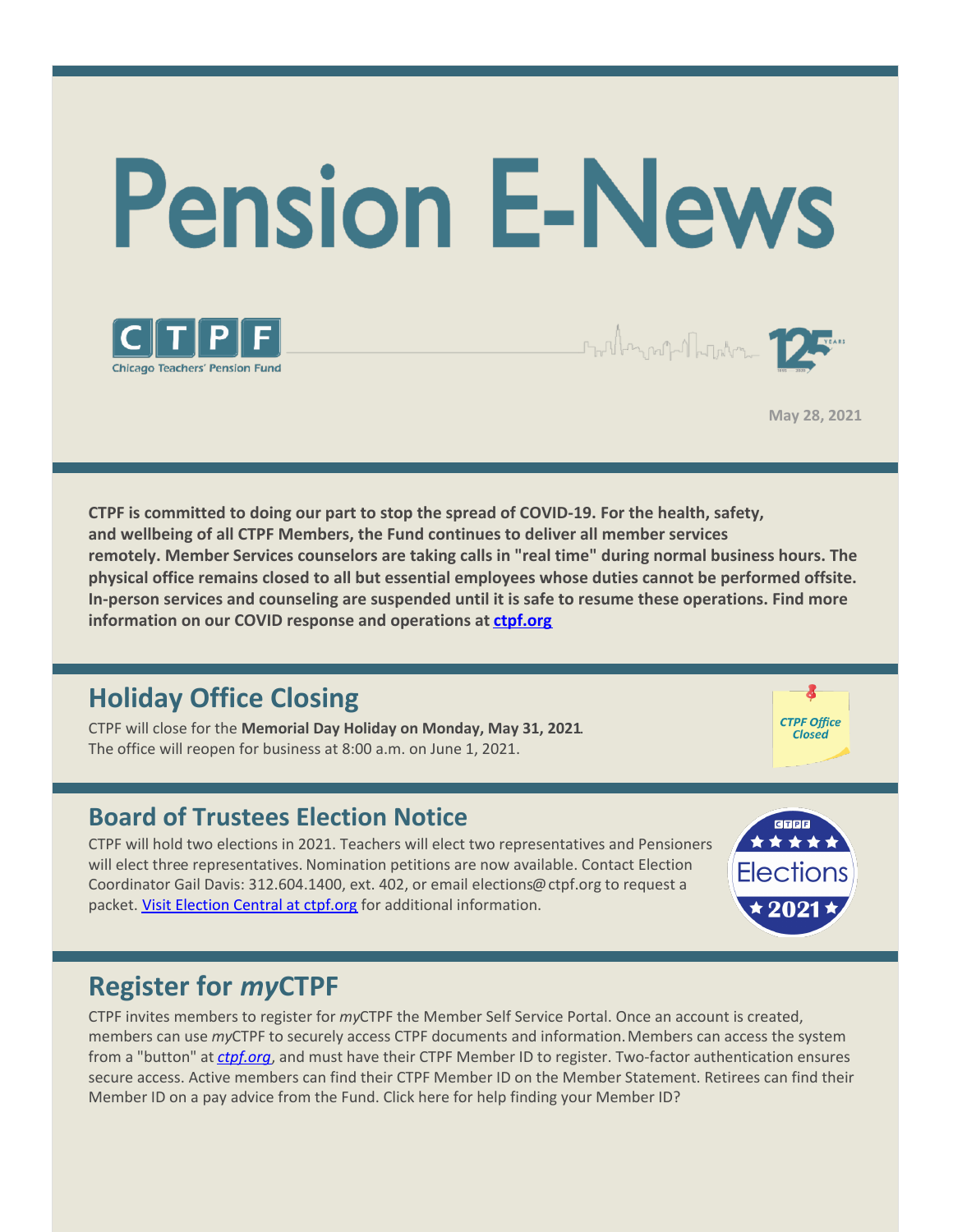### members considering retirement, including a recorded version of the 2021 Retirement webinars.

**2021 Retirement Reminders**

### **Submit Forms Electronically**

During the pandemic, U.S. Mail processing is delayed. Send benefit applications, forms, and documents by fax 312.641.7185 or email an attachment (.pdf or .jpg format) to imaging@ctpf.org to ensure processing. After documents are sent via fax or e-mail please send the originals to CTPF.

## **2021 Health Insurance Rebate Mailing**

Members who do not participate in CTPF health insurance plans can apply for a rebate of their premium payments, payable annually. The mailing with the information needed to submit a rebate application was sent to eligible members on Friday, February 19, 2021.

The last day to submit documentation for 2020 health insurance rebates (January 1- December 31, 2020), is August 31, 2021. Email or call CTPF Member Services, Memberservices@ctpf.org |312.641.4464 with questions about the subsidy or application.

*Note: The Health Insurance Department will begin payment of the 2020 rebates in early June. Applications are being reviewed in order of receipt. CTPF is attempting to process as many rebate payments as possible in the first payout.*

# **AARP Medicare Supplement (UnitedHealthcare) Plan F Rate Increases Scheduled for June 1**

Members who participate in the AARP Medicare Supplement Plan F (UnitedHealthcare) received a letter from UnitedHealthcare (UHC) with information regarding a June 1, 2021, rate increase. Plan F premiums are based on age, gender, vary by geographic area, and are determined directly by UHC.

The increases range from \$1 to \$23 per month and vary by individual situation. A majority of participants will have rate increases of \$7 or less. The new rate quoted by UHC **does not** include a CTPF member's 60% health insurance premium subsidy or the cost of the Express Scripts Medicare Part D pharmacy benefit.

The following chart shows the average rate that members will pay by age group.

**Monthly Premium for AARP Medicare Supplement Plan F (UnitedHealthcare) with Express Scripts Medicare and Premium Subsidy Applied (Single Coverage)**





**Register Today!** ctpf.org



Thinking about retiring in June? Th[e Retirement Resources page](https://www.ctpf.org/member-resources/active-members/retirement-resources) has information for



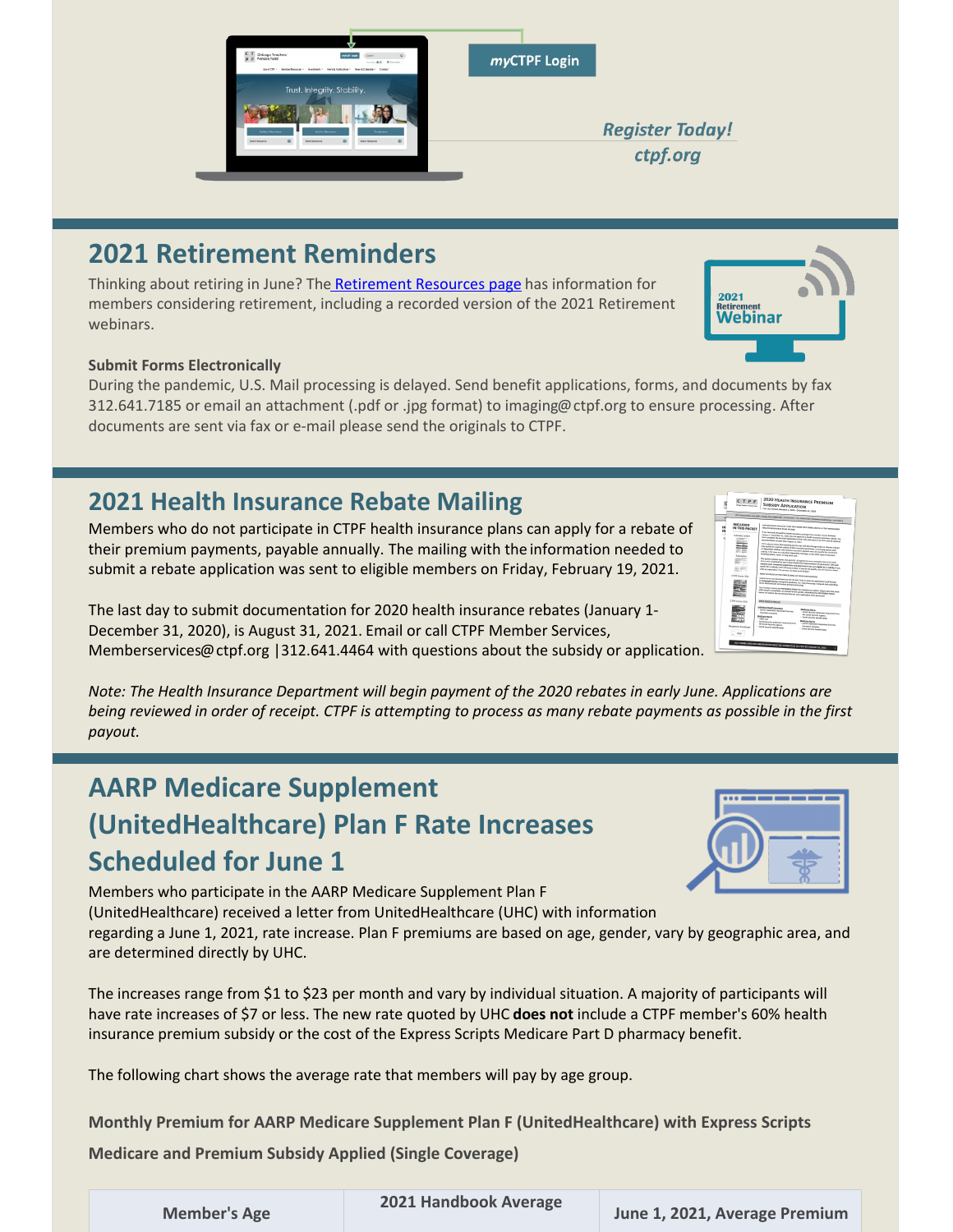| Ages 66-68 | <b>Premium</b><br>\$147.81 | \$149.81 |
|------------|----------------------------|----------|
| Ages 69-71 | \$160.98                   | \$164.26 |
| Ages 72-74 | \$169.55                   | \$173.77 |
| Age 75+    | \$183.94                   | \$187.70 |

Actual rates will vary based on age, gender, and geographic area. The final, new amount will be calculated by CTPF and reflected in June 1, 2021, pension checks. Members with questions should call CTPF's Member Services at 1.312.641.4464 or email memberservices@ctpf.org.

# **BCBS Class Action Lawsuit Notification**

Members who were enrolled in a Blue Cross or Blue Shield health insurance or administrative services plan between 2008 and 2020 may receive a postcard or email notifying them of their eligibility to join a Class Action lawsuit. CTPF has been notified that this is legitimate outreach on behalf of BCBS. CTPF members who have questions or need additional information should use these options:

- Visit the settlement website, at [www.BCBSsettlement.com](http://www.bcbssettlement.com)
- Call the Class Action hotline at 1-888-681-1142
- Email at info@BCBSsettlement.com

The settlement process is prescribed by the Court. Participants are issued individual member IDs related to their personal data and claim. CTPF cannot file a claim on behalf of any individual. The Court has appointed attorneys to represent members of the class. Find information in the FAQ at [www.bcbssettlement.com](http://www.bcbssettlement.com). Members with additional questions should refer to the BCBS settlement resources listed above.

## **Pension Payment Schedule**

CTPF encourages all members to switch to direct deposit. Contact Member Services to request Form 425 and submit your documentation electronically to ensure the timely delivery of your benefits. The schedule for mailing checks and direct deposit dates through September 2021 is listed below. **[Click here](https://www.ctpf.org/pension-payments)** for the full schedule.



| <b>Month</b>     | Last Day to<br><b>Submit an Address or Tax</b><br><b>Withholding Change</b> | <b>Check Mailing Date</b> | <b>Direct Deposit Date</b> |
|------------------|-----------------------------------------------------------------------------|---------------------------|----------------------------|
| June 2021        | May 14, 2021                                                                | May 27, 2021              | June 1, 2021               |
| <b>July 2021</b> | June 16, 2021                                                               | June 29, 2021             | July 1, 2021               |
| August 2021      | July 16, 2021                                                               | July 29, 2021             | August 2, 2021             |
| September 2021   | August 17, 2021                                                             | August 30, 2021           | September 1, 2021          |

## **Employer Contribution Reporting**

Each pay period, Employers remit employee pension contributions to CTPF. Illinois law requires that these contributions be made within a certain time period. If the Employer does not send the funds within the required time, penalties may be assessed. Find the most recent list of delinquent employers [here](http://ctpf.org/employer-contribution-reporting).